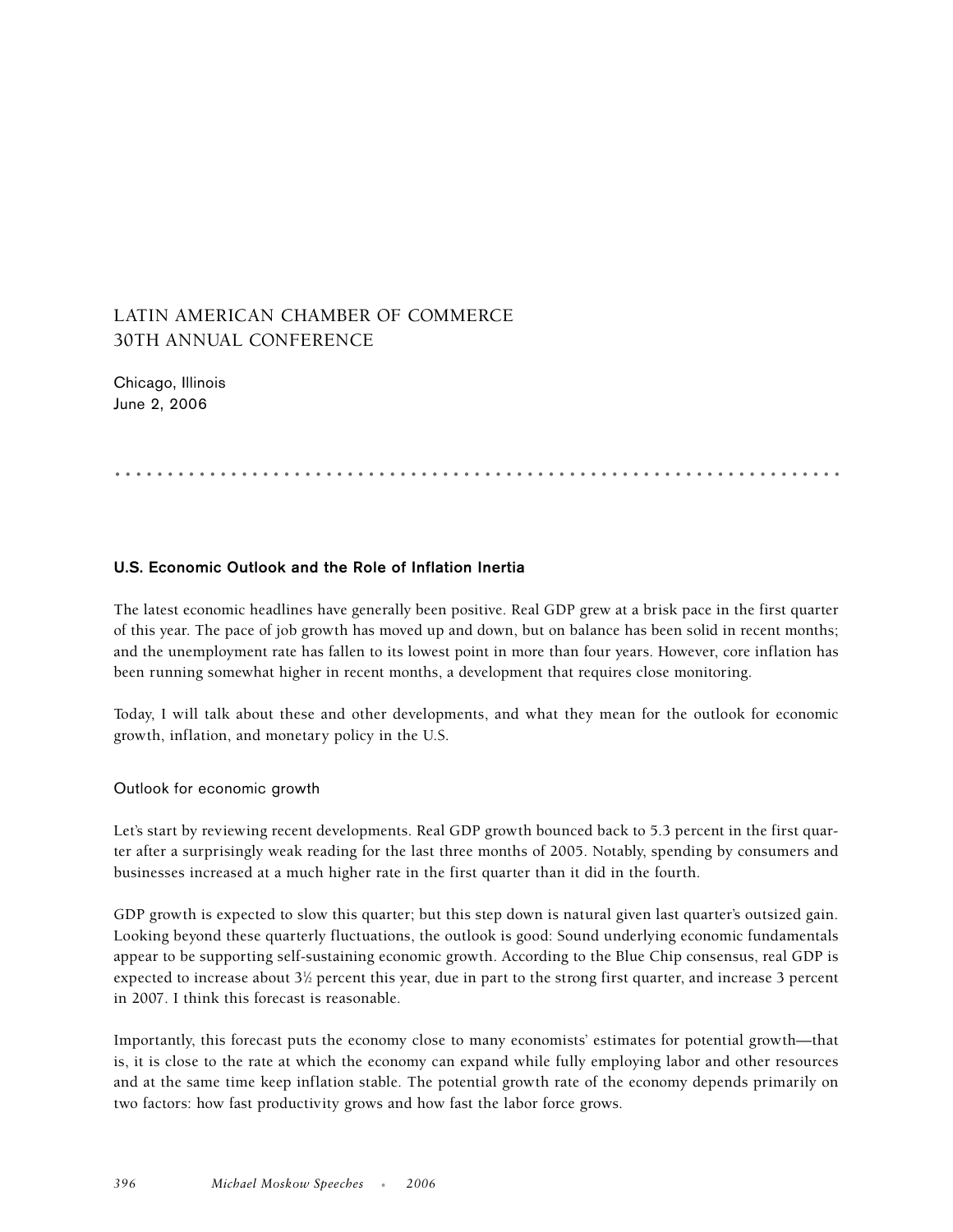Productivity, which measures how much output can be produced by an hour's worth of work, receives most of the attention, and it's easy to see why. Productivity growth had averaged less than  $1\frac{1}{2}$  percent per year between the mid-1970s and mid-1990s, but then it jumped to over 2½ percent per year.  $^1$  And the underlying trends in productivity remain quite solid today. This has caused the potential growth rate of GDP to increase, and it has resulted in a more rapid improvement in our standard of living. That 1 percentage point acceleration may seem small, but it cuts the time to double our productivity from about 50 years to 30; which in turn means that incomes grow much more rapidly.

The size of the available labor force, however, has been growing more slowly over the last few years. This is a drag on the potential growth rate of GDP. There are two components to labor force growth: growth in the working-age population, and changes in how many people in that group participate in the labor force. Growth in the working-age population has slowed to 1.2 percent per year over the last 10 years, compared to a peak of nearly 2 percent in the mid-1970s. And it's projected to fall a bit further over the next decade.

The labor force participation rate, which measures the proportion of the population aged 16 and older that is working or actively looking for work, had been rising for many years. But, it likely reached a peak in the late 1990s, and should trend down over the next several years. Several factors are at work. First, there seems to have been acceleration in the decline in teenagers' participation. Teenagers are going to school more and working less. Second, the long-running increase in adult women's participation appears to have largely run its course. Younger women are not participating in the labor force much more than their mothers did when they were young. That's a big change from a generation earlier. Third, the rate for adult men has been declining for many years and there is no reason to expect this trend to change. Finally, and most importantly, labor force participation will be pushed down as the baby boomers wind down their careers, because it means the share of the population that is retired will increase.

It's worth noting that the trends in labor force participation are quite different for the Hispanic population. The working-age Hispanic population is growing around 3 percent per year, much more rapidly than the overall population. Also, the Hispanic population is younger on average, and as a result, Hispanics tend to have somewhat higher labor force participation rates. For these reasons, Hispanics have accounted for about 40 percent of our recent labor force growth, even though they make up less than 14 percent of the population. Moreover, some estimates suggest that they could account for almost 60 percent of labor force growth in the next few years. With the decline in the overall participation rate, the growing number of Hispanic workers is adding needed vibrancy to the U.S. economy.

With overall population growth continuing to slow and labor force participation not expected to rise, we probably need to adjust our benchmarks for what level of employment growth is consistent with economic growth near potential and a steady unemployment rate. It used to be that increases in payroll employment that averaged 150,000 per month were consistent with flat unemployment. Now that number may be closer to 100,000. These developments also imply that, in the absence of changes in productivity growth, our estimates of potential GDP growth should be revised down 2 or 3 tenths of a percentage point to a range of 3 to 31 ⁄4 percent.

Although the near-term outlook for the economy is mostly favorable, as always there are some risks. One relates to home prices. Housing has been an area of strength throughout this business cycle, and we've seen strong increases in home prices. These higher valuations have increased homeowners' wealth, helping to facilitate more robust spending growth.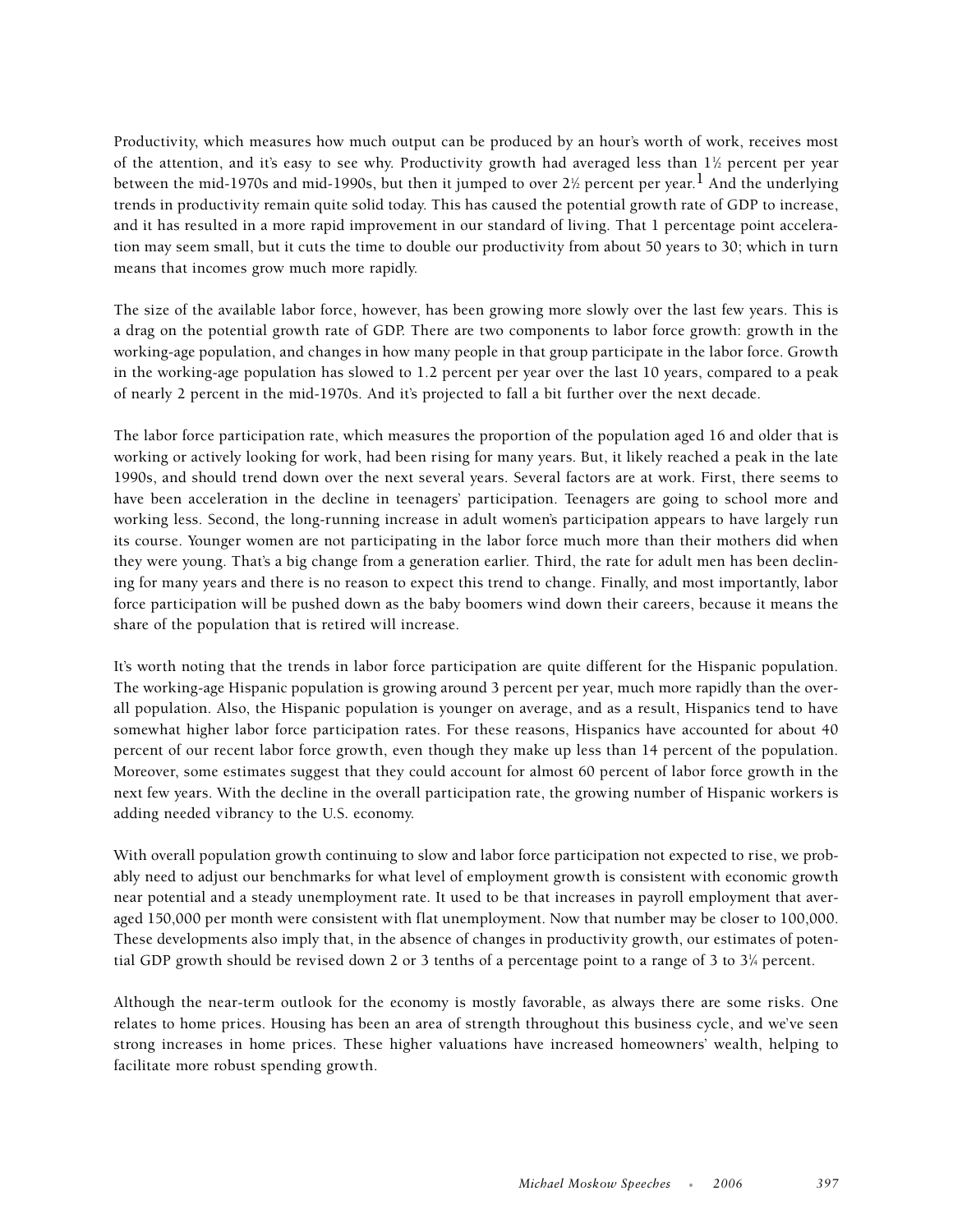Some analysts have suggested that housing has become overvalued and that prices are going to decline nationwide. To be sure, we are seeing some softening in housing markets, and home prices are increasing at a slower rate. But it seems unlikely that prices will actually decline nationwide. Housing markets are local in nature. Home prices have risen only modestly in Chicago and most Midwestern cities; the largest increases have occurred in cities such as Miami, Phoenix, and Las Vegas. Even if there were large price declines in some cities, there probably would be little spillover to a more general drop in prices nationwide.

Most forecasts for GDP growth factor in some moderation in home price appreciation and residential investment. But if prices did decline nationwide, history suggests that the impact on overall consumer spending would be modest and gradual.

Another risk to the outlook relates to energy. Crude oil prices have more than doubled since 2002. Gas prices have topped \$3 per gallon in many areas. And home heating and cooling costs are also elevated. Given the large amount we spend on imported energy, increases in oil and gas prices represent a sizable transfer of income from U.S. consumers to foreign producers, which can negatively affect economic growth.

Yet despite the recent increases in energy costs, we haven't seen much of a slowdown in U.S. economic growth over the past couple of years. Some of the negative effect of rising oil prices has been offset by solid productivity growth and accommodative monetary policy. Plus, the U.S. economy is less dependent on oil today. In 1980, it took more than 15,000 BTUs of energy to produce one real dollar of GDP; today, it takes less than 9,000 BTUs. In addition, in the early 1980s, 11 cents of every dollar of consumer spending went to energyrelated expenses; in 2005, it was only 8.5 cents. And, the increase in crude prices, after adjusting for inflation, is smaller than during the energy shock in the 1970s. The level remains below the peak reached in 1980 of \$86 per barrel in 2005 dollars.

Nevertheless, the cumulative effect of higher energy prices may yet have a more significant impact on consumer spending going forward. This will require careful monitoring because of the potential impact on the growth of the economy.

### Outlook for inflation

In addition to being a risk to growth, rising energy prices are also a risk to the outlook for inflation. When economists try to assess the underlying trends in inflation, we like to look at so-called "core" measures, which strip out volatile food and energy prices. The readings on the core price index for personal consumption expenditures, the Fed's preferred measure of inflation, have stayed low, relative to my early years on the FOMC in the mid-1990s. Nonetheless, for most of the past year core PCE inflation has been running close to 2 percent, which is at the upper end of the range that I feel is consistent with price stability.

Even though core inflation does not include energy prices directly, businesses may pass through higher energy costs to the prices of their products, thus raising core inflation. Higher oil prices find their way into many products, some that you might not think of. To give one example, I've heard from a furniture manufacturer that increases in petrochemical prices have raised the cost of polyfoam used in sofas and chairs. He said, "This is the first time in 30 years that the stuffing costs more than the fabric." And the price of other goods—even those that don't include any petrochemical materials—may rise because the cost of shipping them has increased.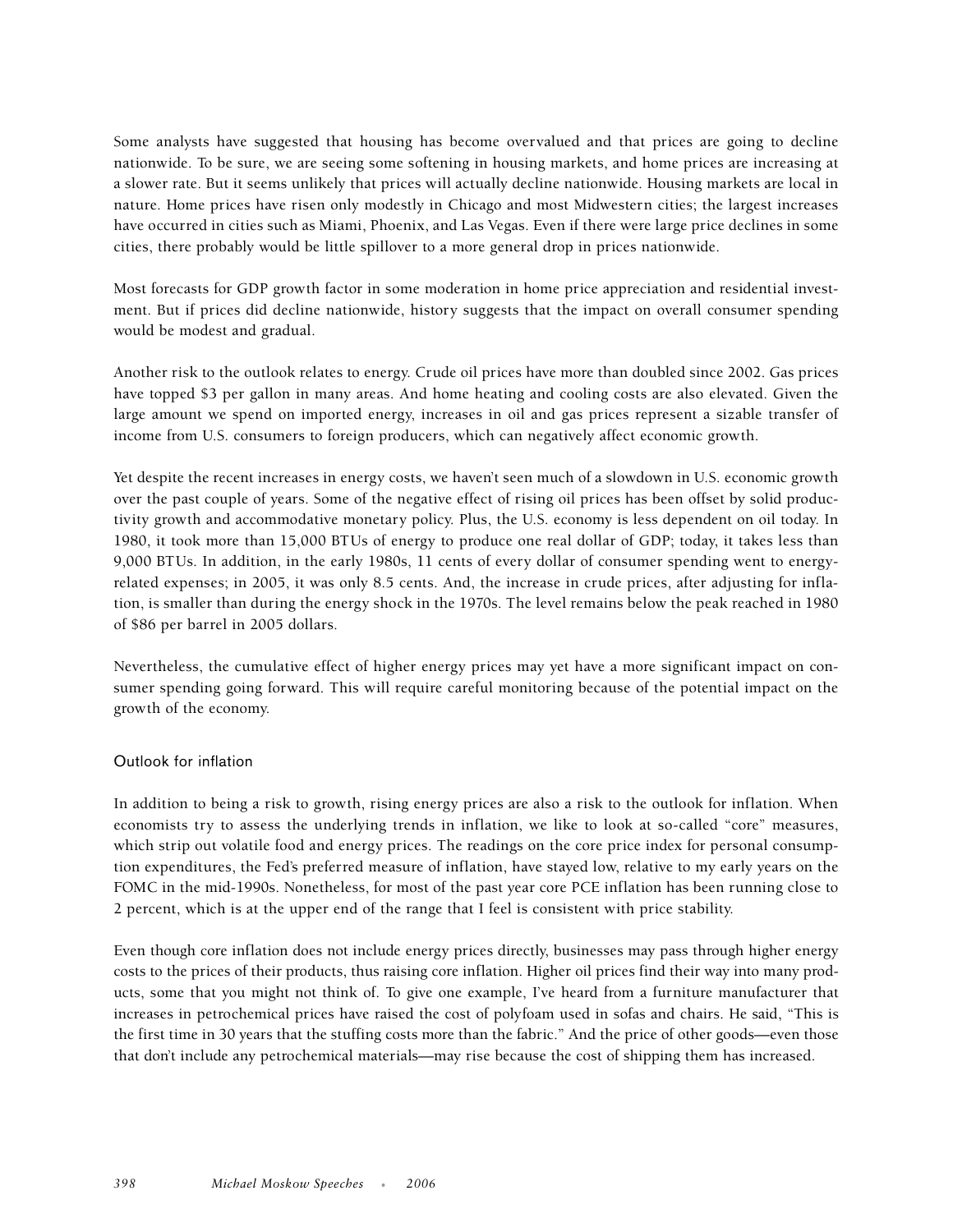However, higher energy prices do not necessarily imply a persistent rise in inflation. Suppose energy costs stabilize, as the oil futures market predicts. Once businesses adjust their own prices to cover the higher costs, prices would not have to rise faster than increases in the cost of other inputs, and overall inflation would return to its earlier rate. Thus, the energy price increases we have seen to date should result in a one-time increase in prices and a temporary rise in the core inflation rate, not a sustained higher rate of core inflation. Indeed, this pattern can be seen in the slightly lower range for most core inflation forecasts in 2007 compared to 2006.

There are other concerns, however. First, with the unemployment rate currently at 4.6 percent and capacity utilization somewhat above its long-run average, it is important to ask how much slack remains in the economy. Many estimates place the natural rate of unemployment around 5 percent. While there is a great deal of uncertainty surrounding these estimates, an unemployment rate of 4.6 percent likely indicates a vibrant labor market in which more firms may begin to bid up wages to attract and retain workers.

Long periods of high resource utilization are often associated with rising costs and prices. For example, as recently as 2000, the unemployment rate fell below 4 percent and "Help Wanted" signs were everywhere. Businesses offered attractive wages to many workers, and these costs were passed along in the form of higher core consumer price inflation. We are not at that point yet. Increases in compensation have been relatively moderate, and strong trends in productivity have held back the rise in overall unit labor costs. Furthermore, manufacturers often tell me they have a great deal of flexibility to produce without generating cost pressures.

### Inflation inertia

Still, given that the economy is operating close to potential, we need to be careful to monitor for the emergence of any economy-wide strains on resource utilization. Such strains would have the potential to increase inflationary pressures, which can have long-lasting consequences. Inflation in the US tends to exhibit inertia. That is, it has a pronounced tendency to stay near whatever level it has been in the recent past. So, when economic developments occur that would eventually cause inflation to change, the actual price adjustments tend to be slow to emerge. However, once in place, the effects are very persistent.

This inflation inertia results from the complexity of firms' price-setting decisions. These decisions often require a lot of time and effort to implement. As a result, many prices are not changed on a frequent basis. For example, most restaurants don't want to print a new menu each day, so their prices change less frequently. Automakers enter into annual contracts for the purchases of many inputs, including steel and glass. And some services—such as apartment rents, college tuition, or cell phone service—are sold with longer-term contracts, so their prices change even less often. There are exceptions, of course. Prices of gasoline and some other commodities are adjusted on nearly a daily basis.

However, even some prices that appear to adjust frequently are relatively rigid on a longer-term basis. For example, some firms run sales every few weeks, perhaps when inventories creep up, but the decisions about their base level of prices are made only a few times each year. According to research, the prices for typical consumer goods and services—such as auto maintenance, dry cleaning, and cosmetics—are in effect for about 8 months on average.

Of course, firms will want to raise their prices when their unit costs increase. But, there can be a significant amount of time between when cost pressures begin to build and when the firm actually raises prices. For instance, wages are often adjusted only once per year, so it can take quite some time for tightening labor mar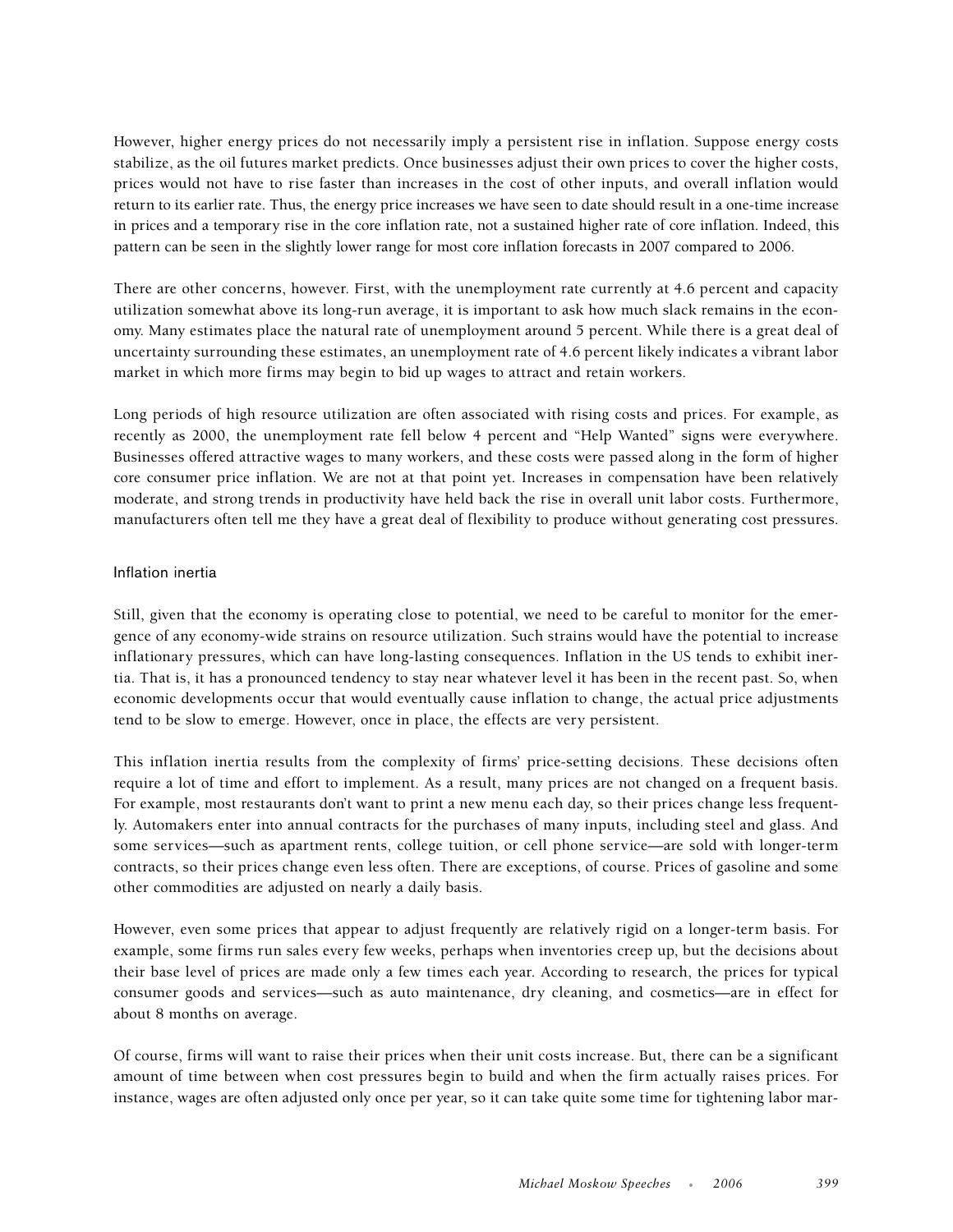kets to be reflected in higher wages and other employment costs. And even when costs do rise, firms often adjust their prices gradually. This is because in the short run, competitive pressures can keep them from more rapidly increasing prices.

Because they are slow to adjust their prices, firms need to anticipate the economic conditions that will prevail over the time until it next adjusts its pricing policy. This makes inflation expectations crucial. If firms expect inflation to be high, they will want to keep up with the general increase in prices. As a result, they will set their own prices higher or build in plans for automatic increases. The higher inflation expectations can become self-fulfilling.

Firms likely form these crucial expectations of inflation largely by taking note of recent actual inflation rates. Because the data bounce around so much from month to month, inflation must be averaged over a period of at least a year or two. The dependence of future inflation on inflation expectations, and the dependence of inflation expectations on several years of inflation rates, contributes to the inertia we see in inflation data.

Since I came to the Fed in 1994, I've talked to many firms about their planning processes, and I have seen important changes in how inflation expectations affect business' price-setting behavior. Initially, most firms would say that they expected their costs to rise by a few percentage points over the coming year and they would plan to increase prices by a similar amount. Given their plans, that's usually what happened. By the late 1990s, however, things had changed dramatically—most firms would say that they thought they would be unable to raise their prices over the coming year. But they still expected to earn greater profits anyway by boosting productivity and demanding price concessions from their suppliers. That's when I felt we were making real progress on achieving price stability. Firms had come to expect overall inflation to be low and were acting accordingly.

### Policy discussion

Inflation inertia has important implications for monetary policy. It might naively be considered a good thing. If the economy started to overheat, inertia means that we would initially see only a small run-up in inflation. But inflation inertia is a double-edged sword. If underlying inflation were to rise significantly above levels associated with price stability, it would have a strong tendency to stay at high levels absent a commensurate policy response. In order to avoid such a scenario, monetary policy needs to remain vigilant for signs of incipient inflation and adjust its stance accordingly.

The 12-month change in core PCE has been running close to 2 percent for the past several months. Personally, my comfort zone for core inflation is between 1 and 2 percent—that's the range of inflation rates I consider to be consistent with price stability. But that doesn't mean that I view the 1 to 2 percent range as a "zone of indifference." I think it's better to be in the middle of the range. In fact, some research suggests that an inflation figure of about 1.5 percent strikes a good balance between avoiding the negative effects of inflation with the value of being able to push short-term real rates into negative territory in periods when the economy is weak.

Given the shocks that are constantly hitting the economy, it's unrealistic to think we can always stay near 1.5 percent. So specifying a zone gives us a rough indication of where we can expect to keep inflation, at least most of the time.